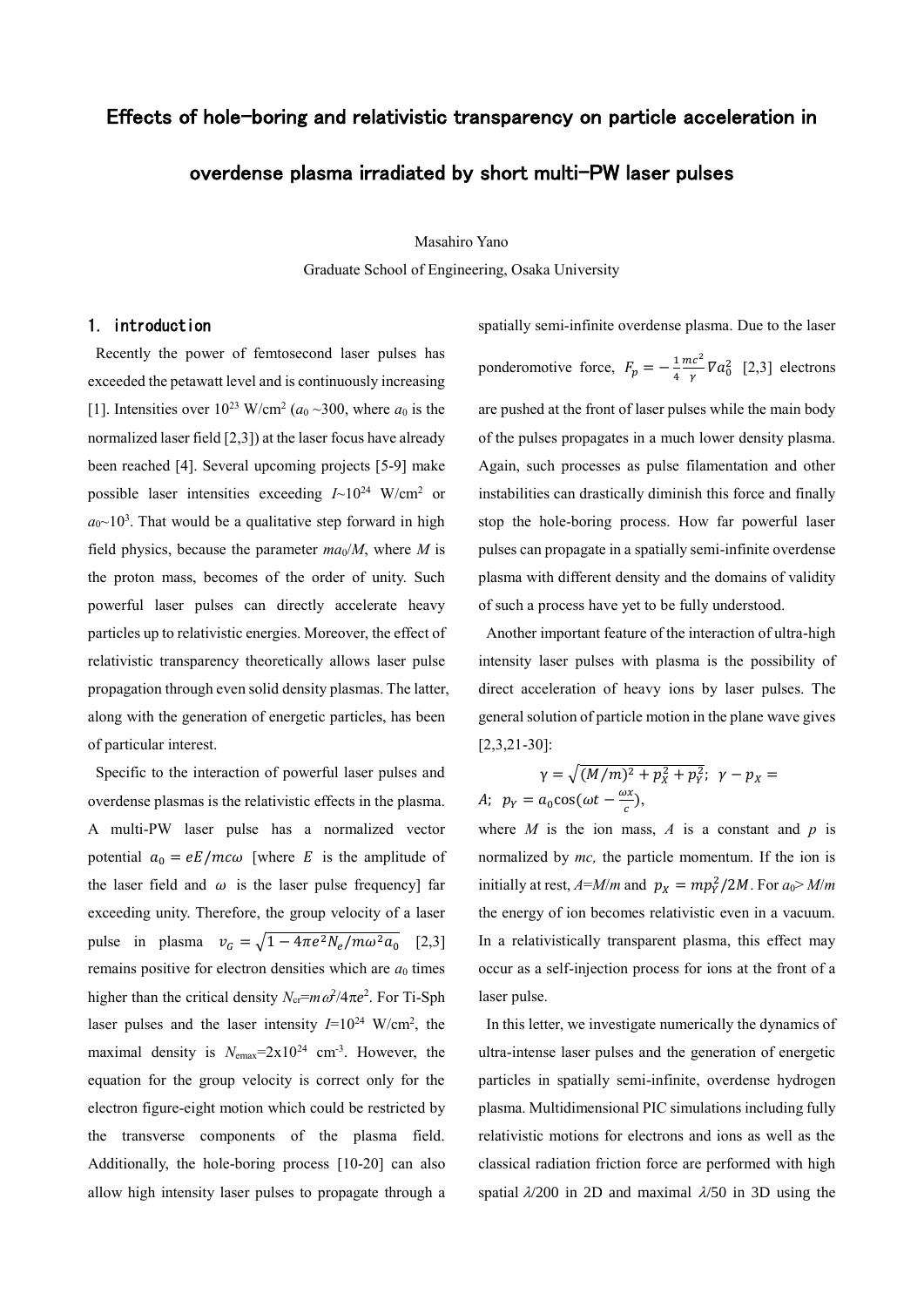code FPlaser [31,32] with the moving window technique. Limited spatial resolution for 3D simulations constrains the range of plasma density and plasma length.

### 2. Simulation Models

Linearly polarized laser pulses with wavelength  $\lambda = 1 \mu m$ and duration  $\tau = 10$  fs propagate in the -x (longitudinal) direction from the right to left in a pre-ionized semiinfinite plasma. The laser pulse intensity is varied from  $10^{23}$  to  $10^{24}$  W/cm<sup>2</sup>, corresponding to  $a_0$  from  $\sim$  10<sup>2</sup> to  $10^3$ . The pulse intensities  $10^{23} - 10^{24}$  W/cm<sup>2</sup> at the laser focus correspond to energies from ∼0.75 kJ to ∼7.5 kJ and powers of ∼75 to ∼750 PW. Laser intensities exceeding  $I = 10^{22}$  W/cm<sup>2</sup> have already been achieved [4] and the maximum laser intensity is approaching  $I=10^{24}$  W/cm<sup>2</sup> as reported in [5-9], which makes this range of laser intensities interesting for investigation. The initial conditions for the transverse components of the fields are taken as the well-known solution of the para-axial equations [31,32] with the waist  $w_0=5$  µm and corresponding Rayleigh length  $\sim$ 75  $\mu$ m. In simulations, the size of the moving window is  $(100 \mu m) \times (100 \mu m)$  $\mu$ m)×(110  $\mu$ m) to resolve high plasma frequency. The density of the uniform plasma is a parameter ranging from  $N_e = 2N_{cr}$  to 100 $N_{cr}$ . Such plasma can be produced in a mixture of high Z gases with hydrogen or in exploding wires [33,34]. However, here we consider pure hydrogen plasma to minimize the number of physical processes. The linear density ramp in the front of the plasma has a length  $L = 10 \mu$ m. Absorbing boundary conditions are used in the code [31,32].

### 3.Results and Discussions

As a result of the simulations, we found that the laser pulses have a finite penetration depth, which depends on the plasma density and initial laser pulse intensity. Typical results are presented in Fig. 1 and Fig.2. In Fig.1 the dependences of the penetration depth,  $L<sub>D</sub>$ , for laser pulses with different intensity on the plasma density are shown. The penetration depth is calculated as the distance from the plasma boundary where the laser pulse vanishes or starts moving backward. Even for double critical density and  $a_0 \sim 10^3$  the penetration depth is finite; for  $I=10^{24}$  $W/cm<sup>2</sup> L<sub>D</sub> \sim 300$  µm even though  $N_e/N_{cr}a_0$  remains far less than unity. For  $N_e=100N_{cr}$  the propagating laser pulse scatters from the boundary. The processes limiting the propagation length can be seen in Fig. 2 where the laser field is given at the stopping point. For lower density, the main reason is the filamentation instability [2,3] as seen in Fig 2a,b, along with the Raman scattering decreasing the pulse intensity. This underlines the role of the hole-boring process in the propagation of laser pulses. Filamented laser pulses cannot form a proper channel for guiding and plasma electrons cannot acquire the energy necessary for the relativistic transparency. With density increase, the transverse plasma field does not allow the 8-figure motion of electrons in the laser field and, as a result, the laser pulse does not penetrate in plasma essentially even though the plasma is still theoretically relativistically transparent. One can see strong scattered light from the plasma surface. With decreasing laser intensity all of the above effects occur earlier and, therefore, *L*<sub>D</sub> becomes smaller.



Fig.1 Plot of penetration length for intensities  $(1)$  I =  $10^{23}$  W/cm<sup>2</sup>, and (2) I =  $10^{24}$  W/cm<sup>2</sup>. The penetration length is shorter for higher electron density and lower laser **intensity.**

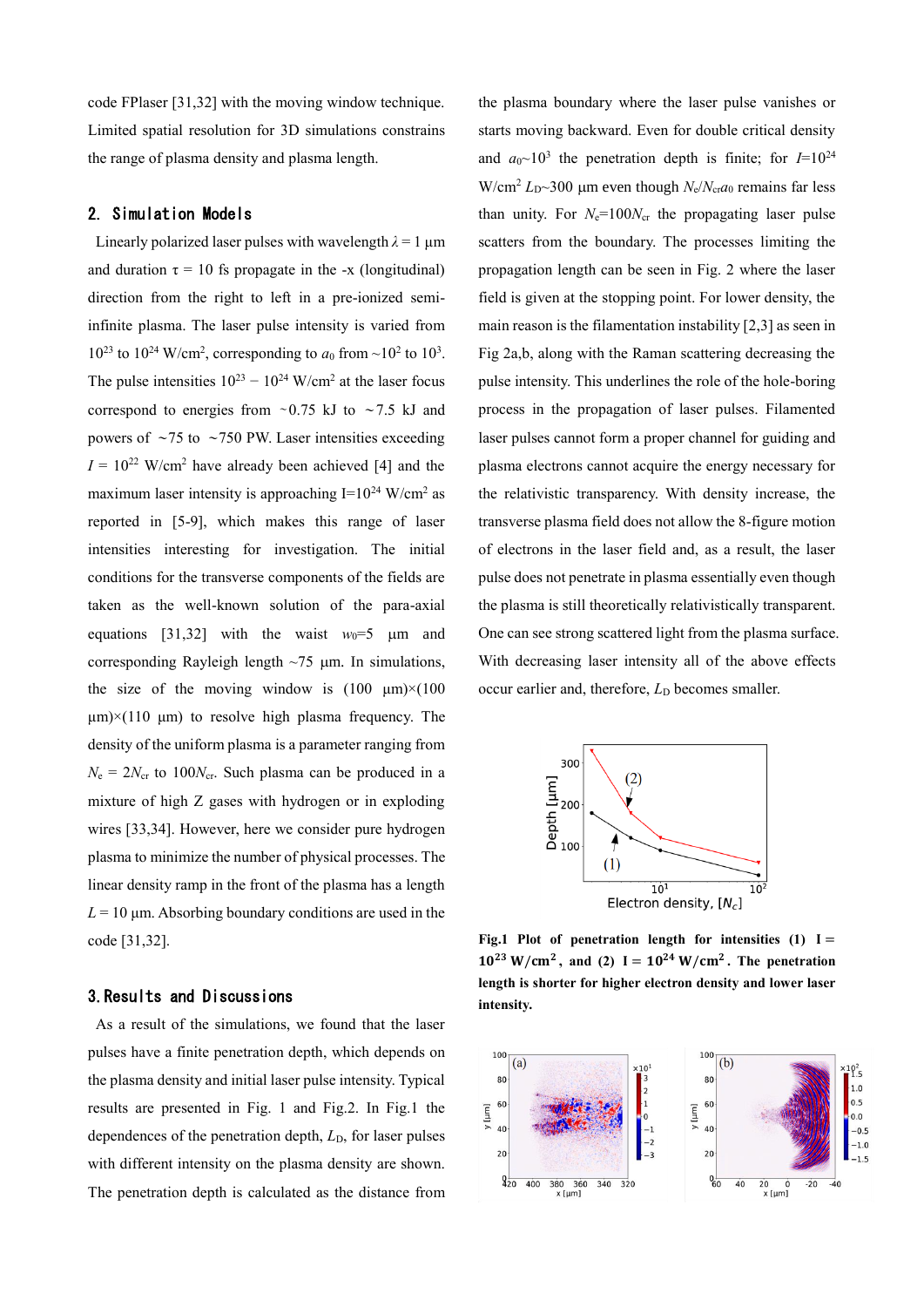**Fig.) xy cross-section of a laser pulse at the moment when the pulse propagation stops for (a) initial plasma**  density 2  $N_{cr}$ , intensity  $I = 10^{24} \text{ W/cm}^2$ , the time  $t=1300$ fs, (b) initial plasma density  $100N_{cr}$ , intensity  $I = 10^{24}$  W/cm<sup>2</sup>, the time t=200fs.

 During the laser pulse propagation a plasma cavity having a lower density than the surrounding plasma forms in the pulse wake as seen in Fig.3. This is the result of electron evacuation from the laser axis and further ion Coulomb explosion. Therefore, most of the ions acquire large transverse momenta. The cavity shape is dominated by the dynamics of energetic electrons. In Fig.4 a,b the effect of the radiation friction force is illustrated by the shape of cavities with and without it. One can see that the radiation friction force stabilizes the cavity shape. Since the electron density in the cavity is low, the electron acceleration occurs in an underdense plasma driven by the wake field. The results of electron acceleration can be seen in Fig.5a,b for different intensities. As expected, higher energy electrons appear in low,  $N_e=2N_{cr}$ , plasma. The maximum electron energy decreases with increasing density reflecting the shortening of the efficient acceleration length in the wake field. The maximum energy increases as  $a_0$  for lower density and increases more slowly at higher density.



Fig.3 3D plot of a laser pulse and ion density where  $z >$ **15 um for initial plasma density**  $5N_{cr}$ **, intensity I =**  $10^{24}$  W/cm<sup>2</sup>, and the time t=300fs. Red shows ions. Blue shows a laser pulse. The laser pulse propagates **from upper right to lower left.**



Fig.4 xy cross-section of ion density at the moment **when the pulse propagation stops for the initial plasma**  density  $10N_{cr}$ , intensity  $I = 10^{24} \text{ W/cm}^2$ , the time t=300fs, (a) with radiation reaction force and (b) without radiation reaction force.



**Fig.5 Electron energy spectrum for (a) intensity**  $I =$  $10^{23}$  W/cm<sup>2</sup>, (b) intensity  $I = 10^{24}$  W/cm<sup>2</sup>. Lines (1), **(2), and (3) indicate the case for initial densities of**  $2N_{cr}$ **, 5***N***cr an 10***N***cr respectively.** 

The results for ion acceleration presented in Fig. 6a,b, show a completely different picture from the case of electron acceleration. The ion energy distribution function at the lower laser intensity,  $I=10^{23}$  W/cm<sup>2</sup>, is shown in Fig.6a. An increase of plasma density results in slower phase velocity of the plasma wake wave. Since background ions are initially accelerated behind the laser pulse due to the Coulomb explosion, efficient injection of these ions into the plasma wake wave can occur when their velocities match the plasma wake phase velocity. At  $N_e=10N_{cr}$  the maximal energy is near 1 GeV. At low density, the maximal ion energy is rather low of the order of 100 MeV. For plasma with density  $N_e=100N_{cr}$ , the maximum ion energy is also low. The process of ion acceleration drastically changes for  $I=10^{24}$  W/cm<sup>2</sup> where direct ion acceleration becomes more dominant. For lower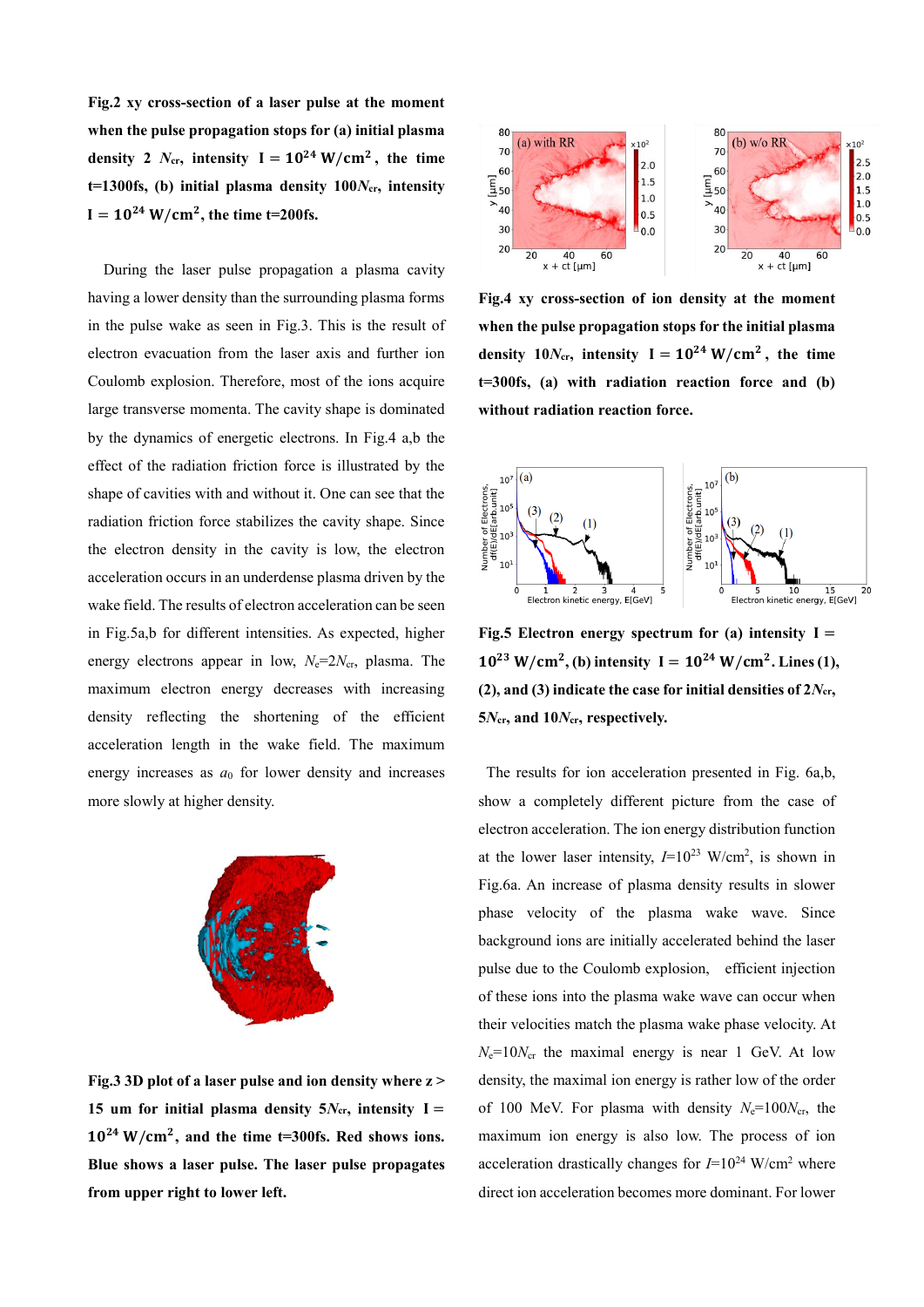plasma density,  $N_e=2N_{cr}$ , the direct ion acceleration by the laser pulse serves as an injector of ions into the acceleration phase of the first plasma wave bucket at the front of the laser pulse. Then, a part of such injected ions is accelerated up to 20 GeV. These ions were positioned at the front of the laser pulses in our numerical simulations. With increasing density the direct ion acceleration becomes less efficient for injection as compared to the Coulomb explosion and, therefore, the maximum energy rapidly goes down. The radiation friction force does not affect this mechanism of ion injection and acceleration.



Fig.6 Ion energy spectrum for  $(a)$  intensity  $I =$  $10^{23}$  W/cm<sup>2</sup>, (b) intensity  $I = 10^{24}$  W/cm<sup>2</sup>. Lines (1),  $(2)$ , and  $(3)$  indicate the case for initial densities of  $2N_{cr}$ , 5 $N_{cr}$ , and 10 $N_{cr}$ , respectively.

## 4. Comclusion

In conclusion, we have observed a novel effect of ion acceleration by multi-PW laser pulses in relativistically underdense spatially semi-infinite plasma via fully relativistic PIC simulations including electron and ion motion along with the radiation damping. This acceleration occurs in plasmas with electron densities around 2-10 critical density due to the direct proton acceleration by laser pulses with  $a_0 \sim 10^3$  resulting in proton injection into the acceleration phase of the plasma wave at the front of the laser pulses. Protons with energies up to 20 GeV have been observed for 10 fs laser pulses with intensity  $I=10^{24}$  W/cm<sup>2</sup> irradiating overdense plasma with  $N_e=2N_{cr}$ . Such a plasma can be produced by a mixture of a high *Z* gas and hydrogen. The proton energy rapidly decreases with increasing plasma density. For lower laser intensity the effect vanishes since direct proton acceleration becomes impossible. The behavior of plasma electrons does not show any essential difference from the

conventional physical picture and recent experiments with lower laser intensities: energetic electrons form a broad Maxwell-like distribution with an effective temperature proportional to  $a_0$ .

 Limitation of the laser pulse propagation in a theoretically relativistically transparent spatially semiinfinite plasma has been observed over a wide range of laser intensities and plasma densities. Laser pulse filamentation, backward Raman scattering, and the transverse plasma field break the transparency condition *N*e/*N*cr*a*0<1.

#### **Acknowle gement**

This work was supported and funded by the ImPACT Program of the Council for Science, Technology, and Innovation (Cabinet Office, Government of Japan). Part of this work was also supported by the JST-MIRAI Program Grant No. JPMJMI17A1. This work was (partially) achieved through the use of large-scale computer systems at the Cybermedia Center, Osaka University.

#### **References**

[1] C. Danson, D. Hillier, and N. Hopps, D. Neely, High Power Laser Sci. Vol. 3, e3, 14 pages (2015).

[2] E. Esarey and P. Sprangle, IEEE Trans. Plasma Sci. 24, No. 2, 252 (1996); E. Esarey, C. B. Schroeder, and W. P. Leemans, Rev. Mod. Phys. 81, 1229 (2009).

[3] G. A. Mourou, T. Tajima, and S. V. Bulanov, Rev. Mod. Phys. 78 (2006).

[4] J. Shin, H. T. Kim, S. K. Lee, J. H. Sung, H. W. Lee, J. W. Yoon, C. Jeon, and C. H. Nam, The 7th Advanced Lasers and Photon Sources (ALPS2018) (2018)

[5] C.A. Ur, D. Balabanski, G. Cata-Danil, S. Gales, I. Morjan, O. Tesileanu, D. Ursescu, I. Ursu, and N.V. Zamfir, Nucl. Instrum. Methods Phys. Res. B 355, 198- 202 (2015).

[6] N. Miyanaga, H. Azechi, K.A. Tanaka, T. Kanabe, T. Jitsuno, J. Kawanaka1, Y. Fujimoto, R. Kodama, H. Shiraga, K. Knodo et al. J. Phys. IV Fr. 133, 81–87 (2006).